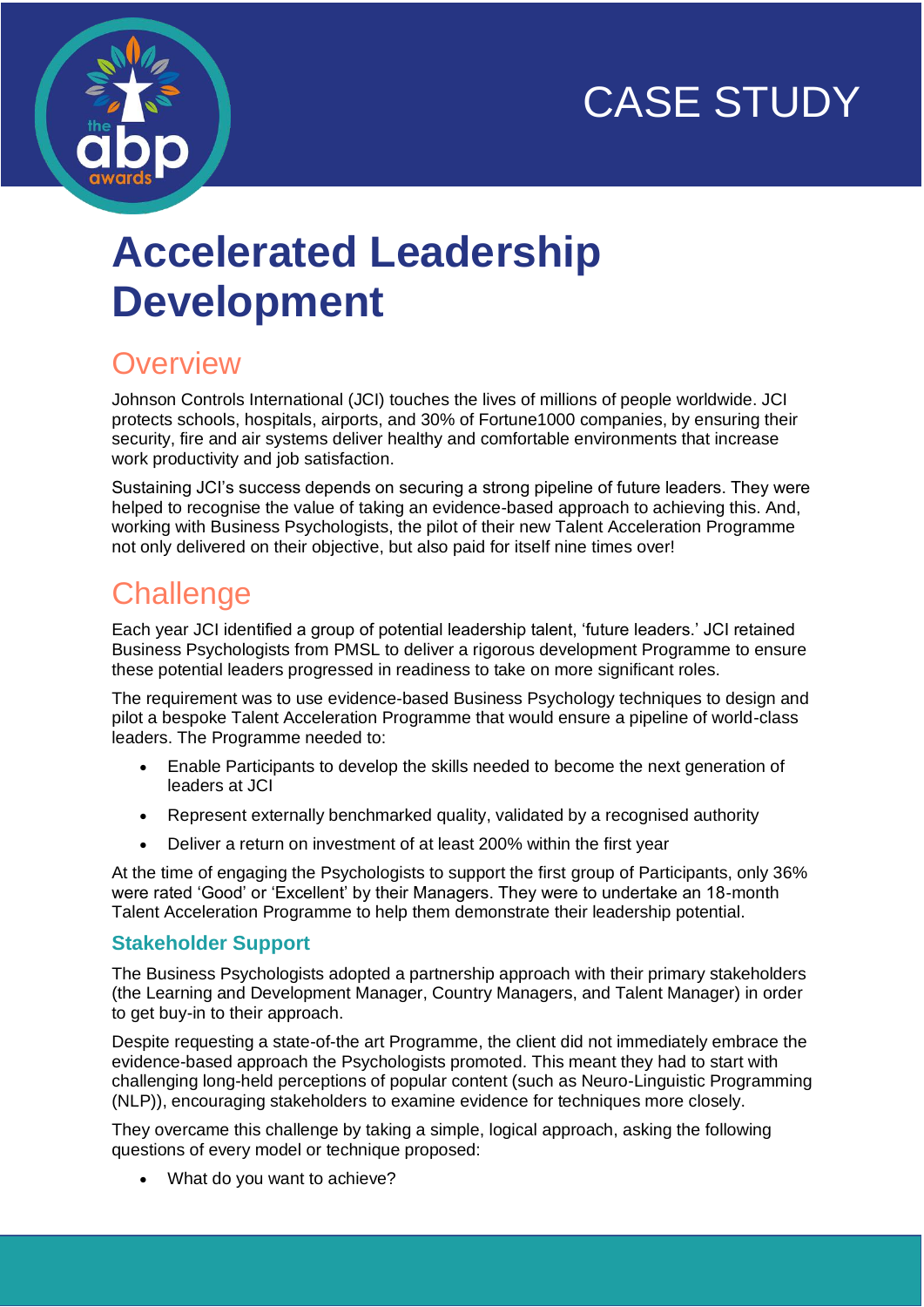

- How will [that approach] achieve that?
- How do you know? (What evidence is there?)

By focussing attention on the overall goals and assessing evidence for how well all proposed content would achieve the goals, stakeholders could distinguish between popular ideas and evidence-based approaches. This eliminated requests to include less effective non evidence-based content. And, from there, they gained strong commitment to the Programme design.

### Approach

#### **Business Psychology Models**

A number of models were referenced in defining the learning approach used, including:

- Kolb's experiential learning theory suggests, "Learning is the process whereby knowledge is created through the transformation of experience." Kolb published a model in 1984 which described a four-stage cycle of learning and four separate learning styles. The Business Psychologists therefore advised, for effective learning, people would require time to absorb new information, use it experimentally and integrate it with their existing knowledge. And they ensured Participants would have opportunities for skills practise with feedback and reflection, to embed new skills at work
- Gobet & Simon (1996b), researched memory in expert Chess Players and found relevant information often stored in 'chunks,' and recognition of familiar situations ('chunks') made them easier to recall. Individuals with a larger repository relevant information to reference had better recall ability. In view of this, the Business Psychologists wished to ensure learners would recognise familiar elements in their training
- British psychologist Sir Frederic Bartlett proposed that people have schemata, or unconscious mental structures, that represent an individual's generic knowledge about the world. It was through schemata that old knowledge influenced new information. And, in the absence of all information, individuals filled in the gaps to make more sense of what happened, based on their own experience. Subsequent studies, of eyewitnesses' memory sourcing and recall, showed familiarity impacted upon the effectiveness of memory recall. (Memon, Bartlett, Rose & Gray, 2003.) It was thus proposed that embedding new learning within familiar settings could reduce resistance and improve incorporation of the information
- A theoretical framework, shared by K. Anders Ericsson and colleagues, addressed Deliberate Practice. They explained how expert performance was an end-result of individuals' prolonged efforts to improve performance while negotiating motivational and external constraints. Effortful activities (Deliberate Practice) could be designed to optimise improvement. They showed how many characteristics once believed to reflect innate talent were actually the result of intense practice, offering unique evidence on the potential and limits of extreme environmental adaptation and learning (Ericsson, Krampe & Tesch-Romer, 1993)
- Burrhus Frederic Skinner (more commonly known as B.F. Skinner) created models of operant conditioning as a method of learning that occurs through rewards and punishments for behaviour. Through operant conditioning, subjects (typically animals) made an association between a particular behaviour and a consequence (Skinner, 1938 and 1948). More recent studies using Skinner's approach (with the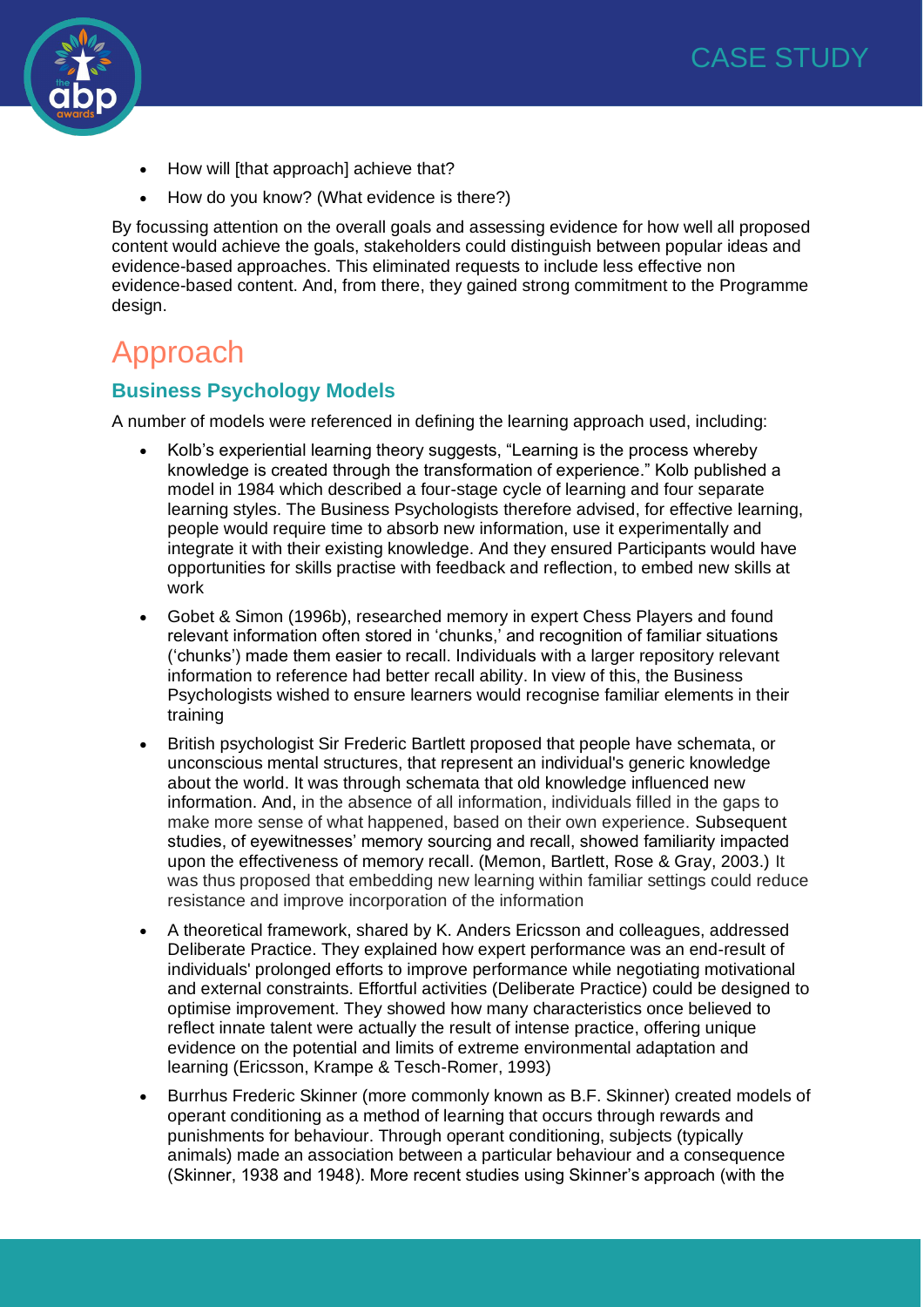

'Skinner box') have demonstrated similar results rewarding pigeons for identifying artists' paintings (Watanabe, et al., 1995). The Business Psychologists considered the application of this in context of practice and reward in shaping behaviour, and allowing for practice and praise

- Behavioural Skills Training (BST) is a teaching package proposed by John Ward‐ Horner and colleagues, combining several methodologies that, when used together, are effective in teaching a broad range of skills (Ward-Horner & Sturmey, 2012). At a basic level this proposes that training includes
	- **Instructions**
	- **Modelling**
	- **Rehearsal**
	- Feedback
- Eric Jensen demonstrated increased learning through emphasis on multiple pathways, that form the networks of brain cells associated to a specific concept. In context of learning this showed the importance of review, repetition and reinforcement for building robust networks/learning. Jensen suggested using probes (before lesson) and checks for understanding (after lesson) to improve personal insight and, therefore, learning, retention and recall (Jensen, 2005)

#### **Business Psychology Applied**

Because people tend to have better recall for familiar information/situations, the Business Psychologists designed the training elements of the Programme to include consistent formats for learning new skills. For example, when developing skills to manage poor performance, change, and customer complaints, they used a six-step framework:

- Verbal explanation of the factor
- Demonstration of a positive model (video or live)
- Preparation by Participants to practise the model
- Skills practise using real examples
- Feedback from peers and Facilitator
- Action planning for application in real life

Participants became familiar with the format for learning, which freed them up to focus on each unique six-step framework.

Using BST, the Business Psychologists incorporated instructions, modelling, rehearsal and feedback.

Drawing on the power of association, practice and reward in shaping behaviour, Participants were helped to associate new information with what they knew and were allowed time for practice and feedback/praise.

Participants were also asked to create their own models and tools, for example by brainstorming a process for problem-solving, to increase personal insight, retention and recall.

To address the client requirement for an externally benchmarked standard to be applied, the Chartered Management Institute (CMI) guidelines were applied. As a result, Participants could achieve a CMI-accredited qualification by completing the Programme. In order to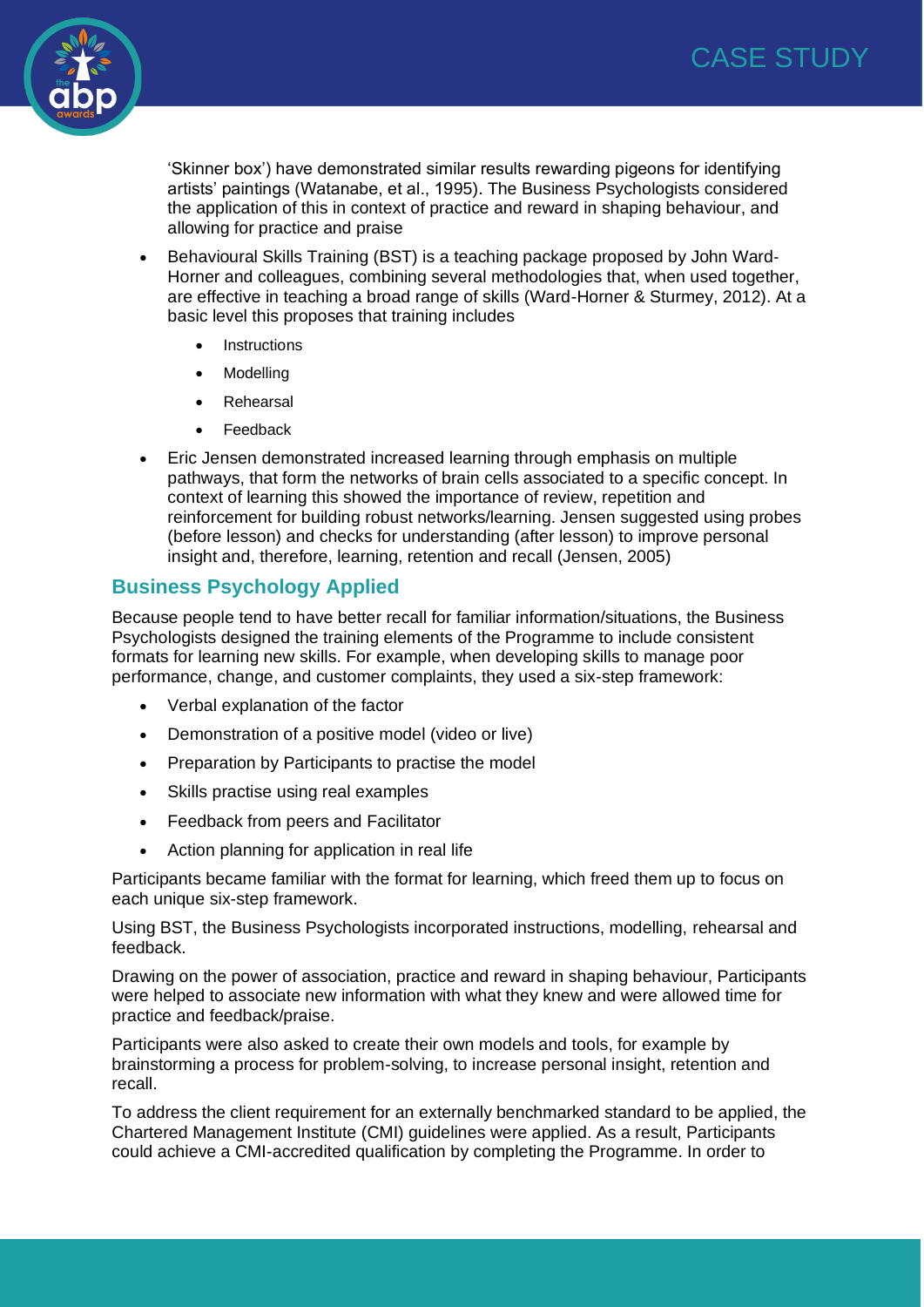

address a possible loss of motivation, Participants were reminded of the value of the CMI qualification and the prestige associated with it.

In structuring the approach, PMSL applied Kolb's Experiential Learning model, ensuring that Participants had the opportunity for self-discovery and experience, both during training sessions and throughout the 18-month development Programme:

- Concrete experience: Participants were actively involved and given the opportunity to actually do something. To create concrete experiences during training, team games, problem-solving, discussion, practical exercises and debates were included. Participants were also required to apply the skills back in the workplace to achieve the CMI-accredited qualification
- Reflective observation: During training, Participants had an opportunity to step back from the task and review the experience and objectively analyse the outcomes. To allow reflection, Participants were asked to observe each other and give feedback, discuss observations and complete Learning Logs. Participants were also required to write reflective statements after each training module as part of the CMI-accredited qualification
- Abstract conceptualisation: Participants were helped to make sense of experiences by introducing and then reflecting on models/theories and framing these in terms of their existing knowledge. Participants were also required to complete written assignments, drawing on theories and models as part of the CMI-accredited qualification
- Active experimentation: Participants were encouraged to think about how they would apply the skills learnt to their real situations and anticipate outcomes, for the purpose of experimentation. Learning was placed in a context that was relevant to them. To allow active experimentation, Participants had time to plan (for skills practice during training and for application of skills when back in the workplace), they were given case studies, and they used role play with real problems. Participants were also required to explain how they planned for and applied skills learnt as part of the CMIaccredited qualification

In these various activities, Deliberate Practice was applied to developing expertise, and Participants extended the skills practice into the workplace after the training, using Action Learning Sets.

#### **Project Execution**

Required skills were identified from the company's senior leaders' competency framework.

Working closely with the client, the Business Psychologists designed and delivered the Programme for 22 Participants. Training (15 days in total) was led by PMSL but supported by the Learning and Development Manager with input from different Country Managers. Together, they designed all aspects of the Programme including which assignments would be completed by Participants during each of the three six-month work rotations and how Participants would be supported during the scheduled application of skills and monitoring/evaluation.

By working with key stakeholders at each stage of project execution, the Practitioners ensured buy-in to the evidence-based content and methods used, encouraging a new Learning and Development philosophy for the client.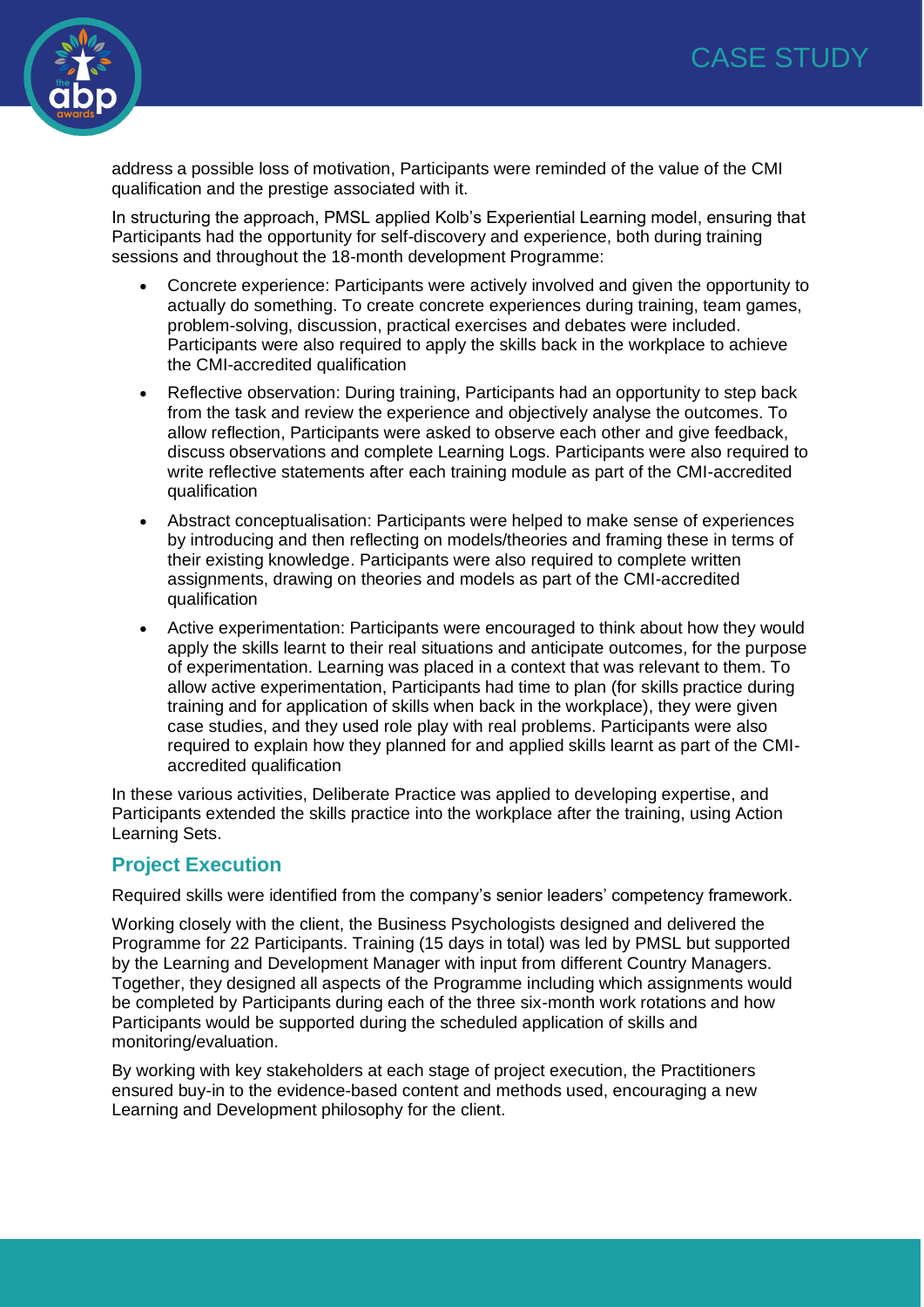

#### **Programme Outline**

There were 22 Participants in the pilot Programme. PMSL delivered a modular Programme to allow opportunity for application of skills and workplace learning, and completion of written assignments between training events. Application of skills was supported by three work placements.

- Module One: five days of training (October Year 1)
	- Pre-course work
	- Module One: Influencing skills
	- Module Two: Personal development as a Manager and Leader
	- Module Three: Dynamic presenting (part 1)
	- Participants start first work placement rotation and work on CMI assignment (over six months)
- Module Two: five days of training (April Year 2)
	- Pre-course work
	- Module Four: Dynamic presenting (part 2)
	- Module Five: Project and program management
	- Module Six: Strategic problem solving
	- Participants start second work placement rotation and work on CMI assignment (over six months)
- Module Three: five days of training (October Year 2)
	- Pre-course work
	- Module Seven: World class customer service
	- Module Eight: Personal image and brand
	- Module Nine: Managing your own career
	- Participants start third work placement rotation and work on CMI assignment (over six months)

#### **Agreeing Quality Measures**

The Kirkpatrick Model was selected for use in measuring the effectiveness of the Programme (Kirkpatrick, 1955). Key Performance Indicators (KPIs) were agreed in advance as follows:

- Level One: Reaction
	- To client's satisfaction
- Level Two: Learning
	- To double the number of Participants having 'Good' or 'Excellent' leadership skills (to 72% of the group)
- Level Three: Application of Skills
	- 100% of Participants to apply their learning between training modules
	- 100% of Participants to pass each assignment and to gain the CMI Level 5 Certificate in Management & Leadership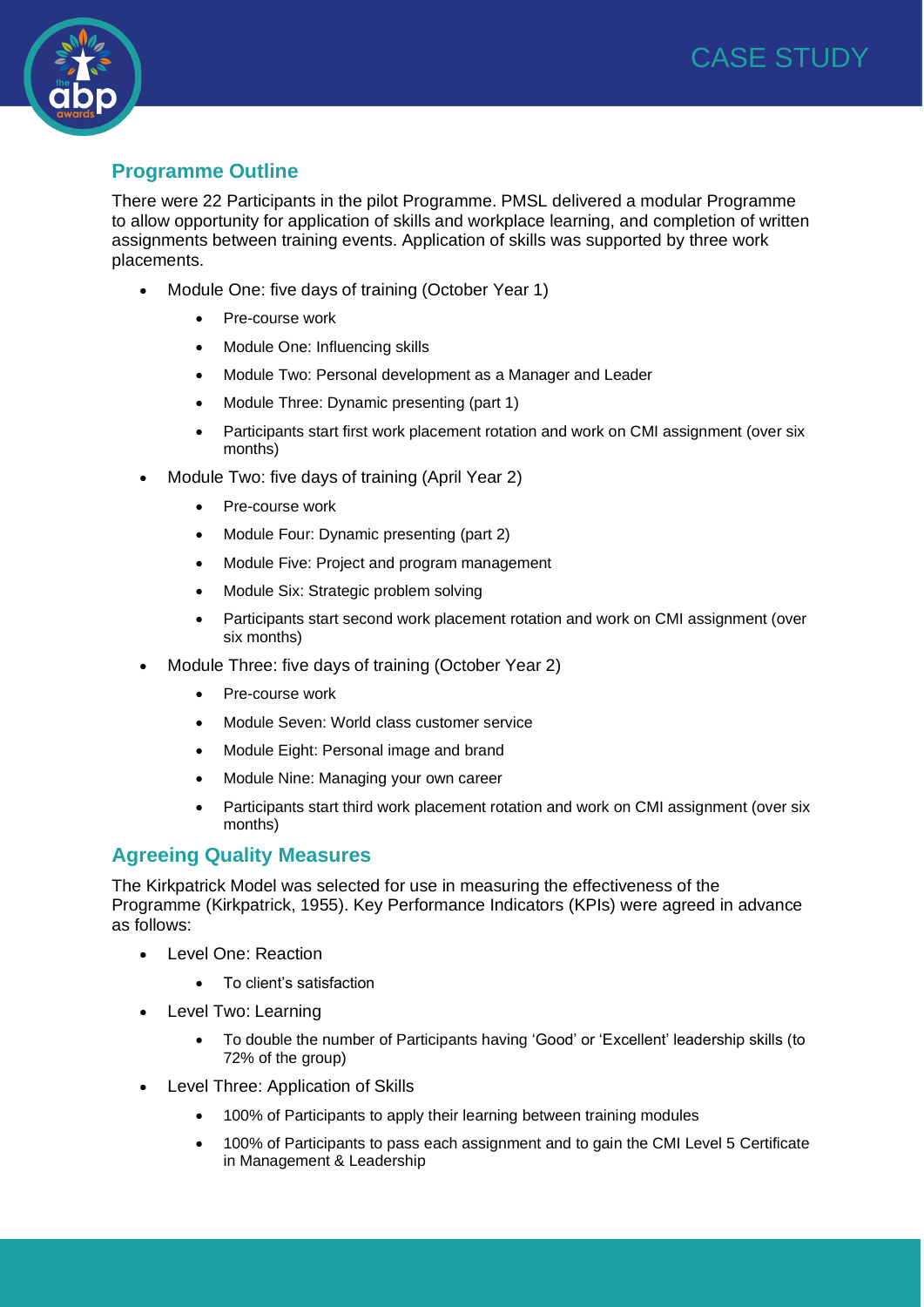

- Level Four: Business Impact
	- Minimum 70% of Participants to be able to immediately apply the skills and provide evidence of increased quality and quantity of work, saved costs and saved time
	- Return on Investment (ROI) of at least 200% in the first year

The client would evaluate Level One using focus groups after each training week. PMSL would undertake evaluation for Levels Two, Three and Four.

### **Outcome**

The Kirkpatrick evaluation showed that the three requirements of the Programme were met and all Key Performance Indicators (KPIs) were exceeded:

- Level One: Reaction
	- At three separate focus groups facilitated by the client, Participants reported they were satisfied with the content and standard of Trainers and that no changes were required
- Level Two: Learning
	- Questionnaires completed by Participants' Managers before the Programme showed 36% of Participants' leadership skills were rated 'Good' or 'Excellent'
	- Questionnaires completed by Participants' Managers after the Programme showed 82% of Participants' leadership skills were rated 'Good' or 'Excellent.' This 228% increase in the number of leadership skills rated 'Good' or 'Excellent' met the requirement for the Programme to enable Participants to develop the skills needed to become the next generation of leaders at JCI
- Level Three: Application of Skills
	- 100% of Participants applied their learning between training modules, measured by written reflective statements and presentations (of evidence) to senior management
	- 100% of Participants passed each assignment (providing written evidence of application of skills) and gained the CMI (QCF) Level 5 Certificate in Management & Leadership which met the requirement for the quality of the Programme to be externally benchmarked and validated by a recognised authority
- Level Four: Business Impact

Evidence of increased quality/quantity of work, and saved costs/time, was measured by evidence logs and a questionnaire. These were verified by Participants' Managers. For example:

- "I prepared a project plan in one week instead of one month. Solved the problems quicker and found solutions because of the techniques learnt. Prepared presentations quicker, came to the point and shared all important information in a unique way"
- "My good presentation skills helped me implement a customer focused initiative which increased the average spend of JCI's largest customer"
- "I improved communications with the customer by introducing a new reporting template during a product development project"

Participants reported that, as a result of attending the Programme, the following business benefits had been realised:

- 93% of Participants reported increased quality of work
- 87% of Participants reported increased work output